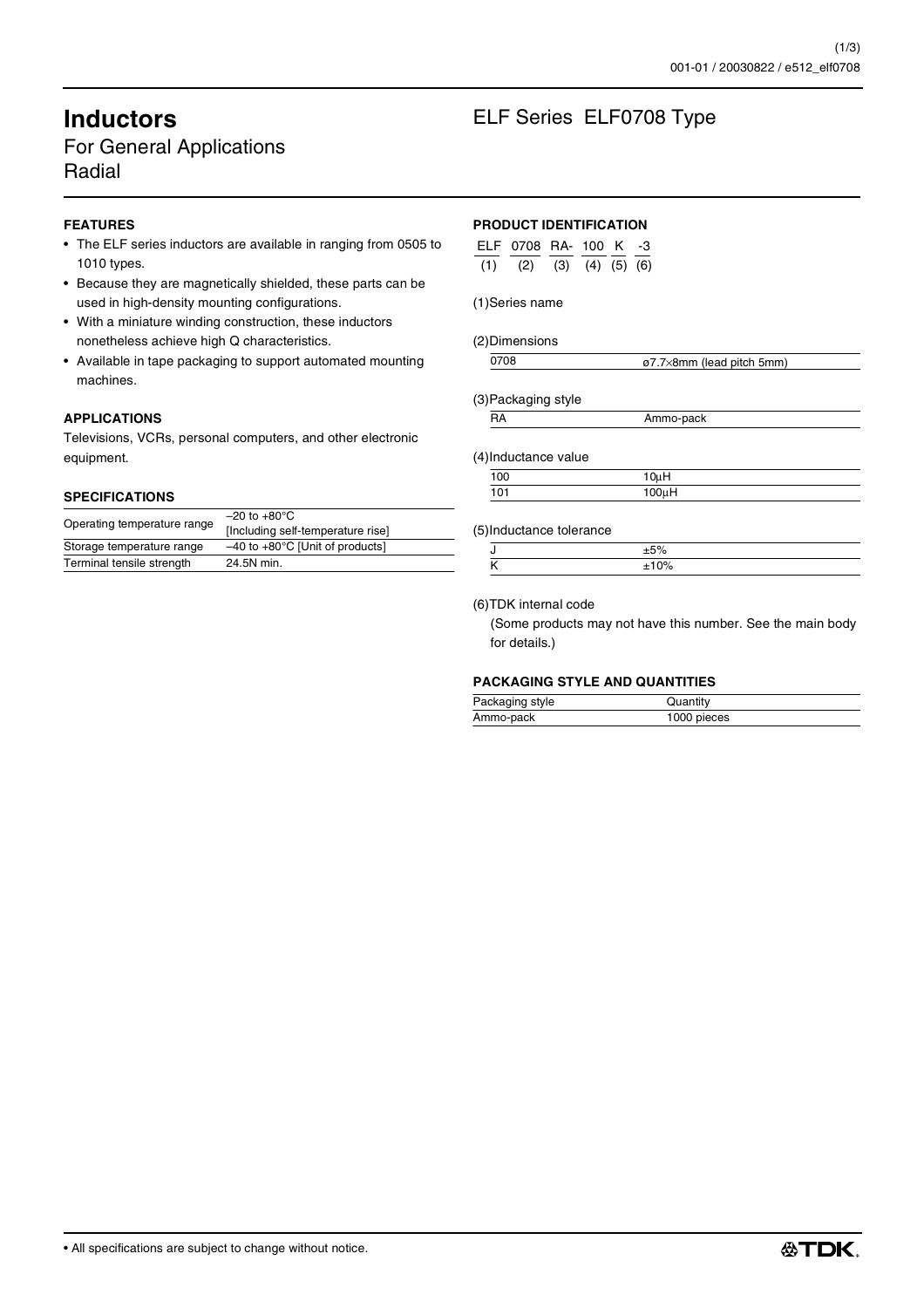# **Inductors** ELF Series ELF0708 Type

For General Applications Radial

## **AMMO-PACK TAPING STYLE SHAPES AND DIMENSIONS**





#### **ELECTRICAL CHARACTERISTICS**

| $\begin{array}{c}\n\overline{\text{smax}}\\ \overline{\text{12max}}\n\end{array}$<br>.5max.<br>A THERMAN<br>ø0.62±0.05<br>28.<br>⊖÷<br>₩<br>$5+0.8, -0.2$<br>Dimensions in mm |                                   |                      |                                 |                                             |                                      |                                                                           |                                 |                                  |  |
|-------------------------------------------------------------------------------------------------------------------------------------------------------------------------------|-----------------------------------|----------------------|---------------------------------|---------------------------------------------|--------------------------------------|---------------------------------------------------------------------------|---------------------------------|----------------------------------|--|
|                                                                                                                                                                               | <b>ELECTRICAL CHARACTERISTICS</b> |                      |                                 |                                             |                                      |                                                                           |                                 |                                  |  |
| Inductance<br>(μH)                                                                                                                                                            | Inductance<br>tolerance           | Q min.               | Test<br>frequency<br>L, Q (MHz) | Self-<br>resonant<br>frequency<br>(MHz)ref. | DC.<br>resistance<br>$(\Omega)$ max. | Rated current (mA) <sup>*1</sup> max.<br>Based on<br>inductance<br>change | Based on<br>temperature<br>rise | Part No.                         |  |
| 10                                                                                                                                                                            | ±10, ±5%                          | 25[ref.]             | 2.52                            | 23                                          | 0.19                                 | 550                                                                       | 795                             | ELF0708RA-100X*2                 |  |
| 12                                                                                                                                                                            | ±10.±5%                           | 25[ref.]             | 2.52                            | 19                                          | 0.2                                  | 500                                                                       | 775                             | ELF0708RA-120X                   |  |
| 15                                                                                                                                                                            | ±10, ±5%                          | 25[ref.]             | 2.52                            | 16                                          | 0.22                                 | 450                                                                       | 740                             | ELF0708RA-150X                   |  |
| 18                                                                                                                                                                            | ±10, ±5%                          | 25[ref.]             | 2.52                            | 14                                          | 0.24                                 | 410                                                                       | 705                             | ELF0708RA-180X                   |  |
| 22                                                                                                                                                                            | ±10, ±5%                          | 25[ref.]             | 2.52                            | 13                                          | 0.26                                 | 380                                                                       | 680                             | ELF0708RA-220X                   |  |
| 27                                                                                                                                                                            | ±10, ±5%                          | 25[ref.]             | 2.52                            | 12                                          | 0.28                                 | 340                                                                       | 655                             | ELF0708RA-270X                   |  |
| 33                                                                                                                                                                            | ±10, ±5%                          | 25[ref.]             | 2.52                            | 11                                          | 0.3                                  | 310                                                                       | 630                             | ELF0708RA-330X                   |  |
| 39                                                                                                                                                                            | ±10, ±5%                          | 25[ref.]             | 2.52                            | 10                                          | 0.33                                 | 280                                                                       | 605                             | ELF0708RA-390X                   |  |
| 47                                                                                                                                                                            | ±10, ±5%                          | 25[ref.]             | 2.52                            | 9.4                                         | 0.35                                 | 260                                                                       | 585                             | ELF0708RA-470X                   |  |
| 56<br>68                                                                                                                                                                      | ±10, ±5%<br>±10, ±5%              | 25[ref.]<br>25[ref.] | 2.52<br>2.52                    | 8.7<br>8                                    | 0.48<br>0.52                         | 240<br>215                                                                | 500<br>480                      | ELF0708RA-560X<br>ELF0708RA-680X |  |
| 82                                                                                                                                                                            | ±10, ±5%                          | 25[ref.]             | 2.52                            | 7.3                                         | 0.57                                 | 200                                                                       | 460                             | ELF0708RA-820X                   |  |
| 100                                                                                                                                                                           | ±10, ±5%                          | 30                   | 0.796                           | 6.7                                         | 0.66                                 | 180                                                                       | 425                             | ELF0708RA-101X                   |  |
| 120                                                                                                                                                                           | ±10, ±5%                          | 30                   | 0.796                           | 6.2                                         | 0.75                                 | 165                                                                       | 400                             | ELF0708RA-121X                   |  |
| 150                                                                                                                                                                           | ±10, ±5%                          | 30                   | 0.796                           | 5.6                                         | 0.89                                 | 145                                                                       | 365                             | ELF0708RA-151X                   |  |
| 180                                                                                                                                                                           | ±10, ±5%                          | 30                   | 0.796                           | 5.2                                         | $\mathbf{1}$                         | 135                                                                       | 345                             | ELF0708RA-181X                   |  |
| 220                                                                                                                                                                           | ±10, ±5%                          | 30                   | 0.796                           | 4.7                                         | 1.2                                  | 120                                                                       | 315                             | ELF0708RA-221X                   |  |
| 270                                                                                                                                                                           | ±10, ±5%                          | 30                   | 0.796                           | 4.3                                         | 1.5                                  | 110                                                                       | 285                             | ELF0708RA-271X                   |  |
| 330                                                                                                                                                                           | ±10, ±5%                          | 35                   | 0.796                           | 4                                           | 1.8                                  | 100                                                                       | 260                             | ELF0708RA-331X                   |  |
| 390                                                                                                                                                                           | ±10, ±5%                          | 35                   | 0.796                           | 3.7                                         | 2.1                                  | 92                                                                        | 240                             | ELF0708RA-391X                   |  |
| 470                                                                                                                                                                           | ±10, ±5%                          | 35                   | 0.796                           | 3.4                                         | 2.5                                  | 84                                                                        | 220                             | ELF0708RA-471X                   |  |
| 560                                                                                                                                                                           | ±10, ±5%                          | 35                   | 0.796                           | 3.1                                         | 3                                    | 76                                                                        | 200                             | ELF0708RA-561X                   |  |
| 680                                                                                                                                                                           | ±10, ±5%                          | 35                   | 0.796                           | 2.9                                         | 3.7                                  | 70                                                                        | 180                             | ELF0708RA-681X                   |  |
| 820                                                                                                                                                                           | ±10, ±5%                          | 35                   | 0.796                           | 2.7                                         | 4.4                                  | 63                                                                        | 165                             | ELF0708RA-821X                   |  |
| 1000                                                                                                                                                                          | ±10, ±5%                          | 40                   | 0.252                           | 2.4                                         | 5.6                                  | 58                                                                        | 145                             | ELF0708RA-102X                   |  |
| 1200                                                                                                                                                                          | ±10, ±5%                          | 40                   | 0.252                           | 2.2                                         | 6.8                                  | 53                                                                        | 135                             | ELF0708RA-122X                   |  |
| 1500                                                                                                                                                                          | ±10, ±5%                          | 40                   | 0.252                           | $\overline{2}$                              | 9.8                                  | 47                                                                        | 110                             | ELF0708RA-152X                   |  |
| 1800                                                                                                                                                                          | ±10, ±5%                          | 40                   | 0.252                           | 1.9                                         | 11                                   | 43                                                                        | 105                             | ELF0708RA-182X                   |  |
| 2200                                                                                                                                                                          | ±10, ±5%                          | 40                   | 0.252                           | 1.7                                         | 13                                   | 40                                                                        | 100                             | ELF0708RA-222X                   |  |
| 2700                                                                                                                                                                          | ±10, ±5%                          | 40                   | 0.252                           | 1.6                                         | 17                                   | 35                                                                        | 85                              | ELF0708RA-272X                   |  |
| 3300                                                                                                                                                                          | ±10, ±5%                          | 30                   | 0.252                           | 1.4                                         | 34                                   | 33                                                                        | 59                              | ELF0708RA-332X                   |  |
| 3900                                                                                                                                                                          | ±10, ±5%                          | 30                   | 0.252                           | 1.3                                         | 38                                   | 30                                                                        | 56                              | ELF0708RA-392X                   |  |

∗1 Rated current: Value obtained when current flows and the temperature has risen to 20°C or when DC current flows and the initial value of inductance has fallen by 10%, whichever is smaller.

∗2 X: Please specify inductance tolerance, K(±10%) or J(±5%)

• Test equipment L, Q: YHP4340A Q METER, or equivalent

L (Measurement frequency 1kHz): YHP4261A LCR METER or equivalent

Rdc: MATSUSHITA VP-2941A DIGITAL MILLIOHM METER, or equivalent

SRF: TAKEDA RIKEN TR-4100 TRACKING SCOPE, or equivalent